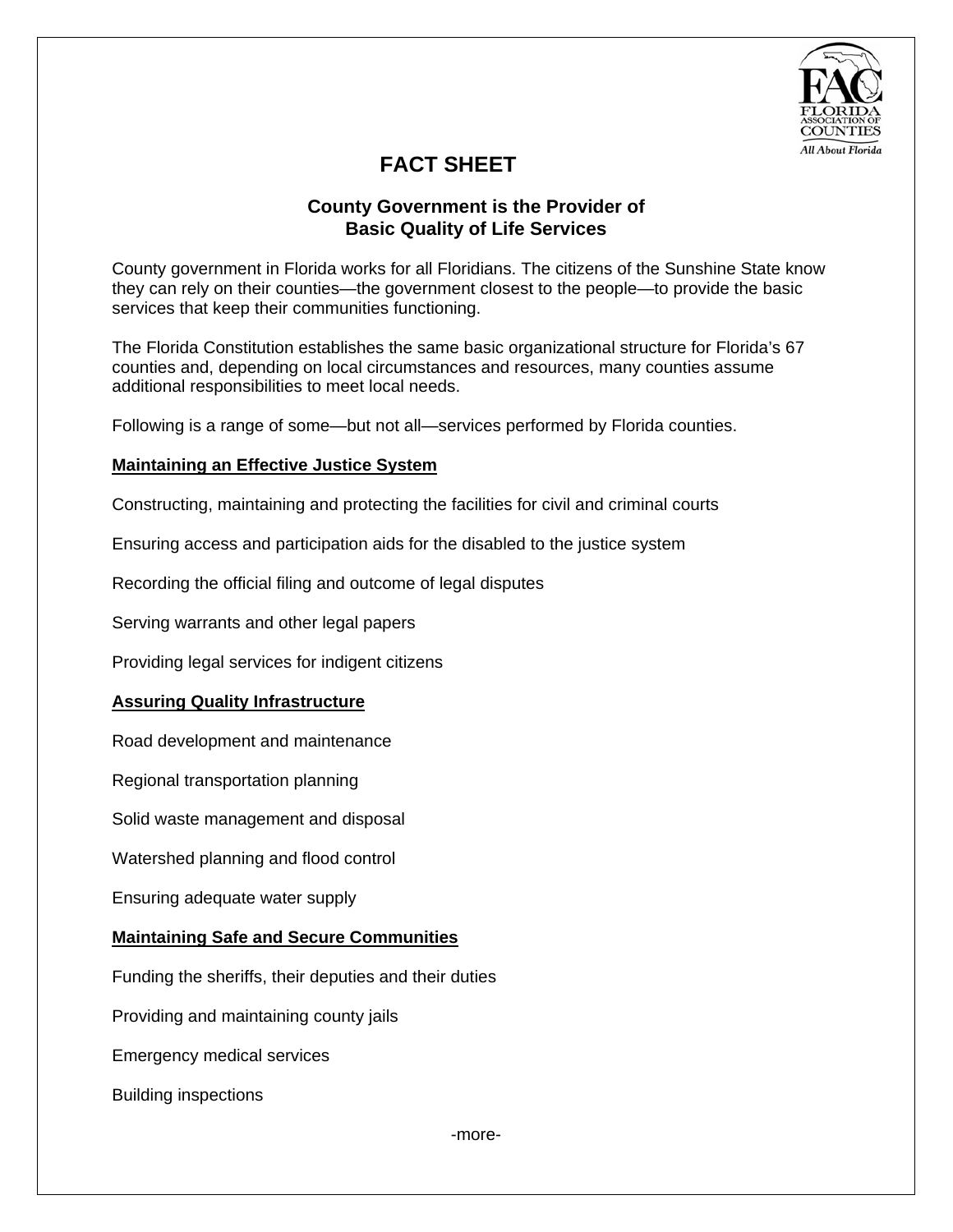Evacuation shelters

Disaster response and recovery

Animal control

Juvenile justice detention and prevention programming

#### **Providing a Hand to Those in Need**

Indigent medical care

Workforce development and affordable housing

Community health services

Immunizations

Veterans services

Mental health assistance

## **Cleaning Up and Preventing Environmental Risks**

Restaurant inspections

Measuring ozone and air pollutants

Disposing household hazardous waste

Assuring solid waste collection and recycling

Confronting neighborhood nuisances

Disease-carrying mosquito treatment

Wastewater treatment and disposal

#### **Economic and Community Development**

Tourism development

Open spaces/parks

Public libraries

Incentivizing economic development

Sports stadiums and convention facilities

-more-